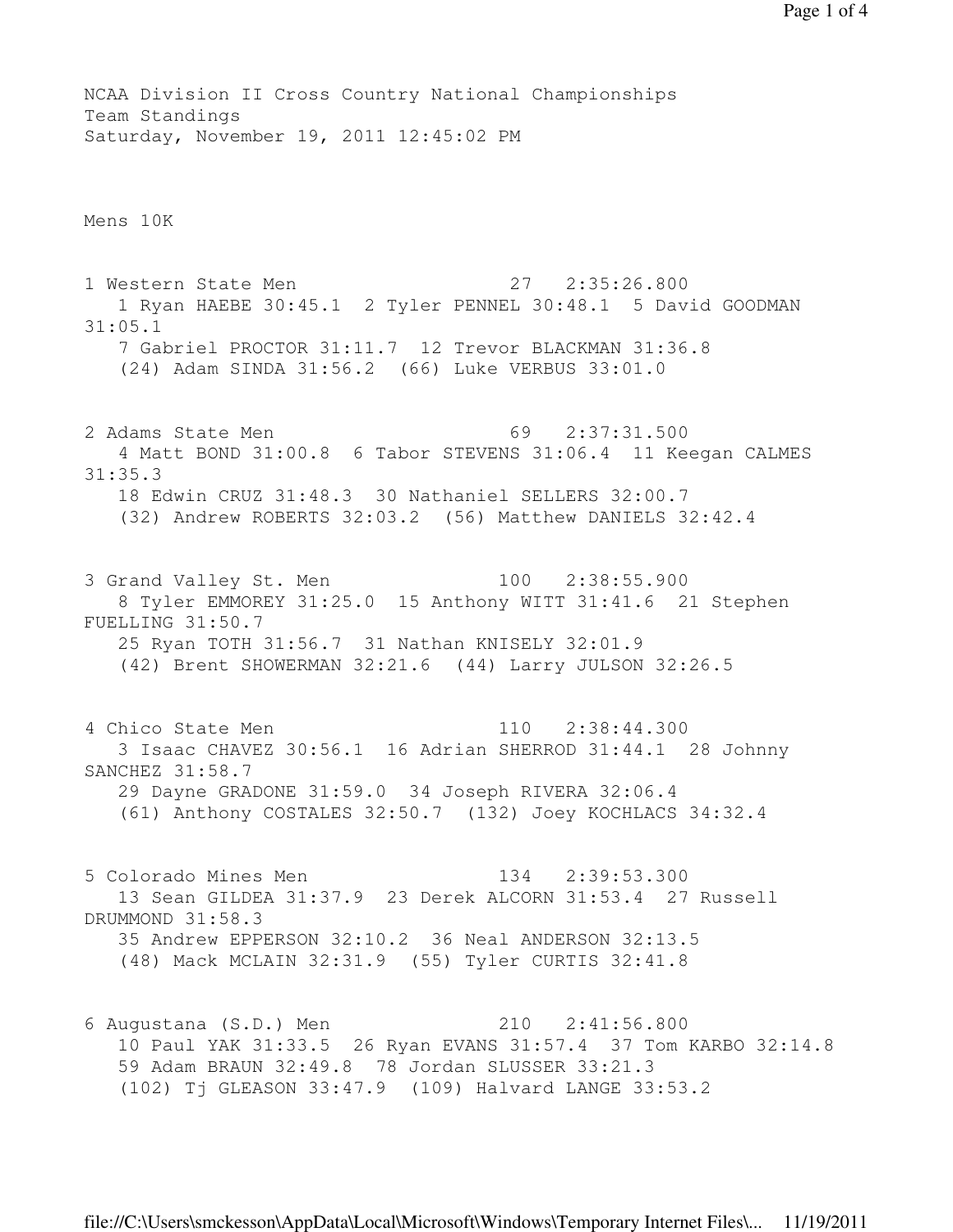7 Southern Indiana Men 267 2:43:30.000 17 Michael JORDAN 31:47.8 47 Dustin EMERICK 32:29.2 58 Brendan DEVINE 32:49.7 69 Michael CALLISON 33:06.5 76 Efrain FLORES 33:16.8 (86) John LATTA 33:29.7 (99) Tyler PENCE 33:44.0 8 Alaska Anchorage Men 290 2:44:01.100 14 Micah CHELIMO 31:38.4 62 Alfred KANGOGO 32:50.9 67 Jacob PARISIEN 33:04.0 70 Dylan ANTHONY 33:06.9 77 Isaac KANGOGO 33:20.9 (100) Yonatan YILMA 33:45.3 (121) Michael ADAMS 34:08.0 9 Metropolitan St. Men 318 2:44:42.700 19 Eiger ERICKSON 31:48.6 51 Carl ARNOLD III 32:38.8 68 Kirk HARVEY 33:05.2 83 Shawn LINDBOM 33:27.1 97 Kellen FOCKLER 33:43.0 (110) Nick KADLEC 33:53.4 (129) Quin ERICKSON 34:25.3 10 Western Washington Men 324 2:44:49.000 50 Dak RIEK 32:37.5 54 Tyler CANNON 32:41.6 60 Nick ABRAHAM 32:50.5 72 Eric BRILL 33:08.3 88 Tanner BOYD 33:31.1 (89) Kyle JOHNSON 33:34.4 (131) Dylan PETERSON 34:30.4 11 East Central Men 325 2:44:49.800 22 Armando SALDIVAR 31:52.1 52 Ezekiel KISSORIO 32:39.4 74 Cale EIDSON 33:12.3 84 Daniel KIPTOO 33:27.9 93 Austin CHRISTIAN 33:38.1 (133) Jimmy SUTRICK 34:37.7 (157) Joel DUTTON 35:44.5 12 Edinboro Men 342 2:45:12.400 20 Scott ANDERSON 31:49.9 63 Jacob KROLICK 32:54.7 75 Bryan DEIBEL 33:13.8 90 Garth WATSON 33:35.1 94 Bartley ECKEL 33:38.9 (98) Jordan ROOSE 33:43.5 (105) Matt LINK 33:49.5 13 Ashland Men 364 2:45:32.900 38 Brock WEAVER 32:15.3 53 Matt STRATMAN 32:41.1 73 Cameron JOHNSON 33:10.6 87 Colton JOHNSON 33:30.3 113 Tom SCOTT 33:55.6 (118) Brian BAUM 34:05.6 (127) Jake SUSSMAN 34:22.8 14 Western Oregon Men 374 2:45:50.700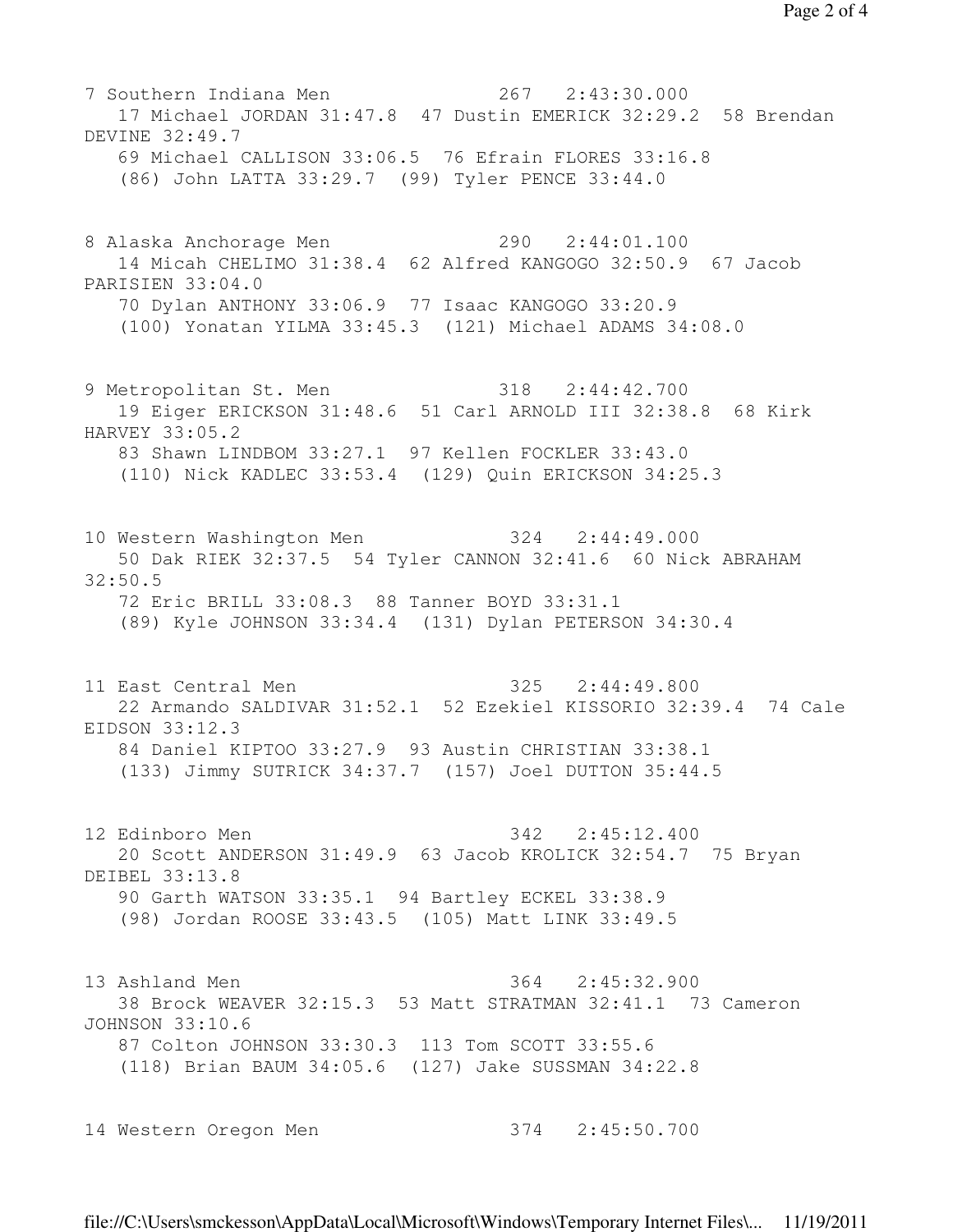41 Connor KASLER 32:20.2 46 Dan SPRINKLE 32:29.0 79 Kyle LARSON 33:22.1 92 Lukas FENLEY 33:37.3 116 Ryan CHAPMAN 34:02.1 (126) Drew LARSON 34:22.7 (137) Brady BEAGLEY 34:45.5 15 Eastern New Mexico Men 388 2:46:15.500 57 Isaiah SAMOEI 32:44.9 64 Tyler SAIZ 32:59.5 71 Jacob LOZANO 33:07.7 85 Tallam KIPRUTO 33:29.2 111 Mohamed NOOR 33:54.2 (135) Patrick LUERAS 34:40.1 (158) Justin NETCHER 35:48.0 16 Lock Haven Men 393 2:46:12.900 9 Alex MONROE 31:30.0 45 Tim GETZ 32:28.6 81 Josh GAINER 33:23.3 122 Michael GARRAWAY 34:10.6 136 Michael NEMETH 34:40.4 (151) Vince FADALE 35:16.0 (162) Logan HATTON 36:04.5 17 Shippensburg Men 413 2:46:44.800 33 Stephen SCHELANDER 32:05.7 43 Matt GILLETTE 32:24.0 91 Eric EVANS 33:36.1 108 Wade MILLER 33:51.9 138 Scott ARMSTRONG 34:47.1 (161) Bernard ENGLAND 36:02.6 (163) Peter GELSTON 36:12.2 18 Queens (N.C.) Men 432 2:47:32.300 40 Felix DUCHAMPT 32:19.8 65 Christopher ENRIQUEZ 33:00.0 80 Simon STUETZEL 33:22.9 104 Anthony MALLORY 33:49.1 143 Benny PEREZ 35:00.5 (149) Christopher VILELA 35:10.6 (168) Stefan LIOTCHEV 38:35.8 19 UC-Colo. Spgs. Men 464 2:47:43.200 39 Mike ENGLISH 32:17.4 82 Ryan DERRICK 33:25.3 107 Casey WEAVER 33:50.9 117 Ian PENN 34:03.0 119 Michael JOHNSON 34:06.6 (120) Oliver WILLIAMS 34:07.7 (140) Ted SCHULTZ 34:51.9 20 UMass Lowell Men 476 2:47:58.800 49 Greg WILSON 32:32.0 95 Max OBRIEN 33:40.5 103 Matthew CIOE 33:48.6 114 Brendan ADAMS 33:56.9 115 Daniel WANG 34:00.8 (128) Christopher ESTRELLA 34:23.6 (154) Ben PARE 35:36.4 21 Stonehill Men 609 2:51:45.800 96 Steve POLITO 33:42.5 106 Corey DONAHOE 33:50.0 124 Daniel

file://C:\Users\smckesson\AppData\Local\Microsoft\Windows\Temporary Internet Files\... 11/19/2011